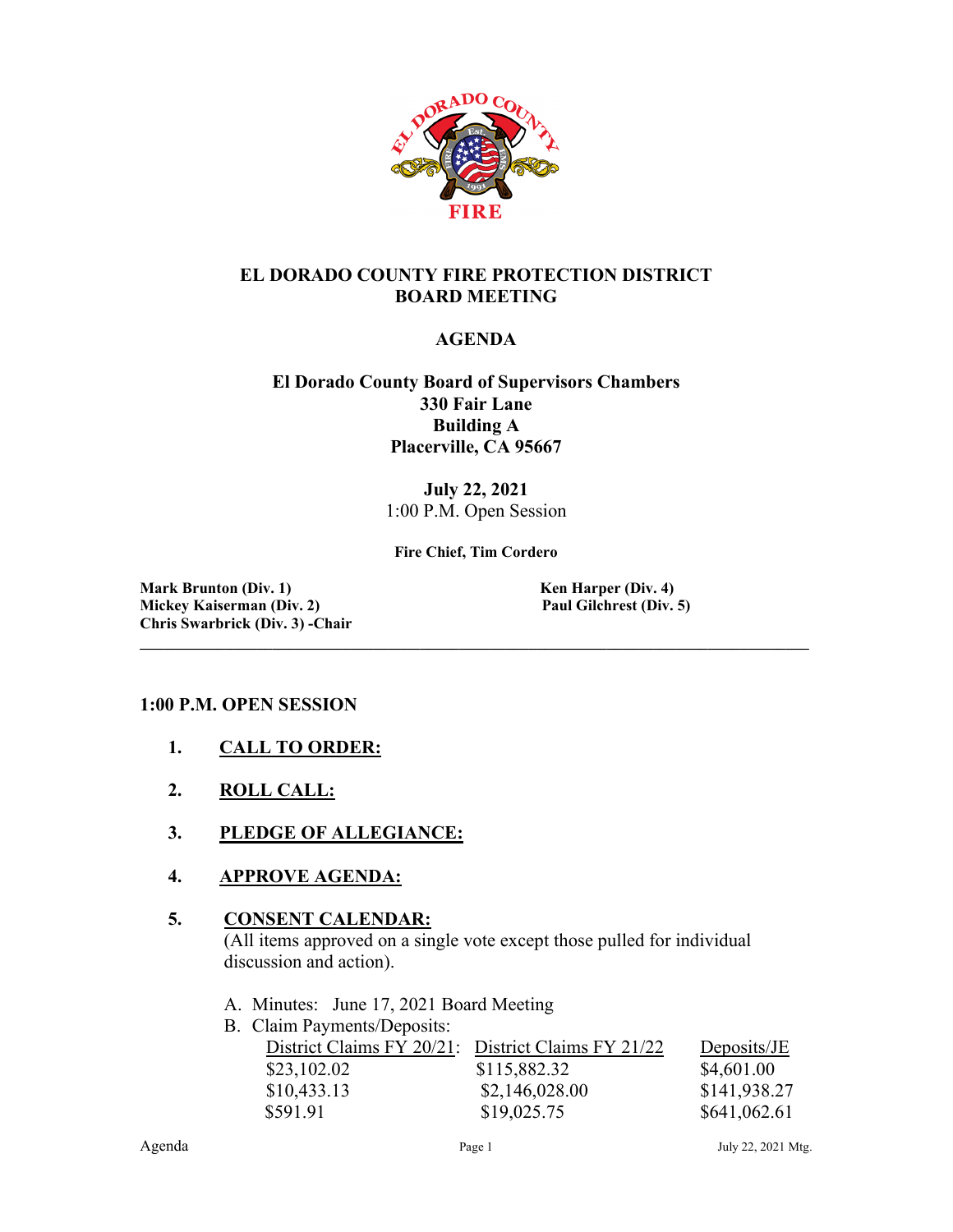| \$11,615.33 | \$21,583.70  | \$35,135.20  |
|-------------|--------------|--------------|
| \$1,332.63  | \$170,797.00 | \$4,683.00   |
| \$11,913.06 | \$64,824.49  | \$15,969.00  |
| \$56,490.40 |              | \$8,013.44   |
| \$23,440.09 |              | \$16,026.88  |
| \$1,117.92  |              | \$120,203.75 |
| \$6,790.66  |              | \$457,319.00 |
|             |              | \$150,000.00 |
|             |              | \$414,086.18 |
|             |              | \$257,573.00 |

# **6. PUBLIC COMMENT:**

(Any person wishing to address the Board on any item that is not on the agenda may do so at this time. Public comments are limited to three minutes per person.)

# **7. DEPARTMENTAL MATTERS:**

- A. **Administrative –** Local cooperative agreements between El Dorado County Fire District and US Forest Service.
	- Review and Approve.
- B. **Communications –** District Website

• Update.

- C. **Operations –** Firefighter Hiring Process
	- Update.

# **8. BOARD MATTERS:**

- A. Board Training.
	- Training for New Board Members

# **9. COMMITTEE REPORTS:**

## **Standing Committees:**

- A. Strategic Planning
	- Workshop July 30, 2021
- B. Budget and Finance (Kaiserman, Gilchrest)
	- Lexipol Grant Services
- C. Communications & Outreach (Brunton, Gilchrest)

## **Ad-hoc Committees:**

- A. Operational Strategic Planning. (Swarbrick, Kaiserman)
- B. Facilities & Equipment (Brunton, Kaiserman)
- C. Human Resources (Swarbrick, Harper)

## **10. CORRESPONDENCE AND COMMUNICATION:**

- Fire Engine Response Statistics.
- Medic Unit Response Statistics.
- Thank you letter to Chief Cordero from Executive Director Jamie Johnson.
- Letter of Appreciation to Captain Nick Rose from Division Chief Paul McVay.